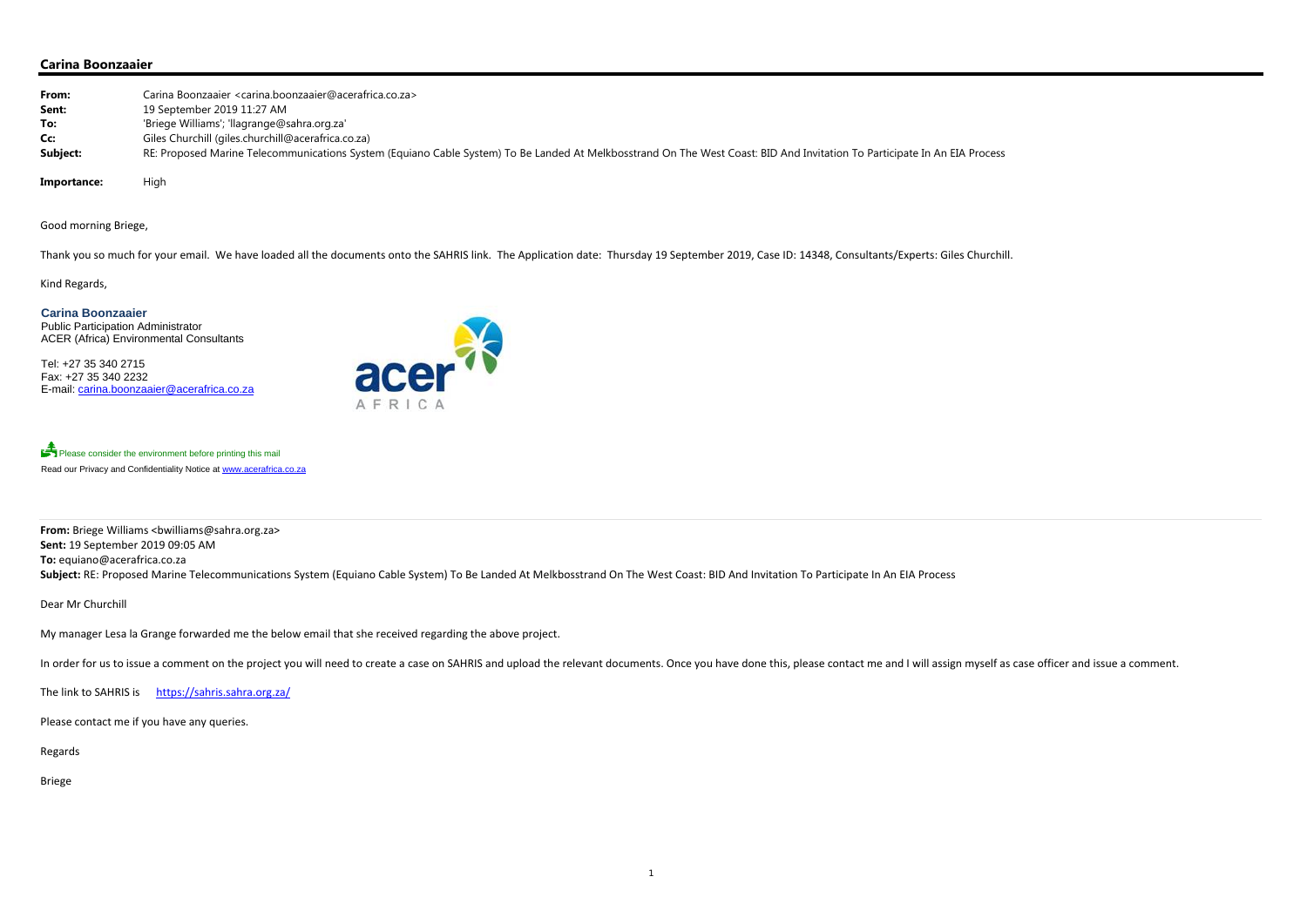**From:** ACER ‐ Public Participation <publicparticipation@acerafrica.co.za> **Sent:** Wednesday, September 18, 2019 3:38:37 PM **To:** Lesa la Grange <<u>llagrange@sahra.org.za</u>>

**Subject:** Proposed Marine Telecommunications System (Equiano Cable System) To Be Landed At Melkbosstrand On The West Coast: BID And Invitation To Participate In An EIA Process

18 September 2019

Dear Ms Lesa la Grange,

# **PROPOSED MARINE TELECOMMUNICATIONS SYSTEM (EQUIANO CABLE SYSTEM) TO BE LANDED AT MELKBOSSTRAND ON THE WEST COAST OF SOUTH AFRICA**

Submarine telecommunications cables are important for international telecommunications networks, transporting almost 100% of transoceanic internet traffic throughout the world (www.iscpc.org). This is significant because i access to affordable international bandwidth is key to economic development in every country.

## **BACKGROUND INFORMATION AND INVITATION TO PARTICIPATE IN AN ENVIRONMENTAL AUTHORISATION PROCESS (ENVIRONMENTAL IMPACT ASSESSMENT)**

#### **Project Background**

The purpose of this project is to install a fibre optic submarine cable to provide international high-speed connectivity and reliability. Businesses and consumers will benefit from enhanced capacity and reliability for ser TV broadcasting, internet services, video conferencing, advanced multimedia and mobile video applications. Internet traffic is growing exponentially as the appetite for new applications, like cloud computing and on-demand Furthermore, the demand for new connectivity reflects an end-user and business environment in which high capacity data transmission is essential for sustainable growth and development.

Communication via submarine telecommunications cables generally allows for lower cost, better performance and greater capacity (throughput) than that available via satellite. Improvement in Africa's information technology telecommunications cables will help strengthen development in Africa and support economic growth and opportunities on the continent.

Telkom SA SOC Limited, acting through its Openserve division (hereafter referred to as "Openserve"), intends to install a submarine telecommunications cable, called the Equiano Cable System, to link South Africa with key i telecommunications hubs in West Africa (Nigeria) and Europe (Portugal). As the designated Landing Partner of the Equiano Cable System in South Africa. Openserve has the required licenses to operate this system in South Afr local permits to land the Equiano Cable System at Melkbosstrand, Western Cape.

Alcatel Submarine Networks (ASN) has been appointed as the supplier and installer of the Equiano Cable System connecting Africa and Europe. The system is to be installed in phases. The first phase ("Baseline System") will cable landings at:

- **□** South Africa: Melkbosstrand.
- Portugal: Lisbon (Sesimbra).

□ Nigeria: Lagos.

Through the Equiano Cable System, Openserve will facilitate more affordable and effective transport of voice, data, internet and television services in South Africa. Furthermore, the cable will support the objectives set o Africa's Development (NEPAD) and provide a means of fulfilling the South African Government's requirements in terms of digital television broadcasting in the country. The Equiano Cable System will have an initial design ca per second.

The current Environmental Impact Assessment Regulations, 2014 (as amended 2017) published under Section 24(5) read with Sections 24, 24D and 44 of the National Environmental Management Act, 1998 (Act No. 107 of 1998) (as a to this project.

Based on these regulations, the Environmental Assessment Practitioner (EAP) must complete Scoping and an Impact Assessment within 300 days of acceptance of the Application for Authorisation by the competent authority, viz. of Environment. Forestry and Fisheries (DEFF). DEFF is the competent authority for the issuing of environmental authorisation because the Equiano Cable System traverses' international boundaries. It is also envisaged that required from the Department of Human Settlements, Water and Sanitation in terms of Chapter 4 of the National Water Act, 1998 (Act No 36 of 1998), particularly Section 40(4).

On behalf of Openserve and ASN, ACER will fulfil the role and responsibilities of EAP, undertaking the Environmental Impact Assessment (EIA), the associated public participation process, and submitting the required applica documentation to DEFF for consideration and decision-making.

The purpose of this letter is to invite you, as a potentially Interested & Affected Party to participate in the EIA. A Background Information Document (Appendix 1) and Comment Sheet (Separate Attachment) have been compiled to facilitate your participation (these documents are also available at www.acerafrica.co.za under the "Current Projects" link (Equiano Cable System)). Please note that the closing date for initial comments [1] during publ 2019.

### **Environmental Legislation**

Please contact the Public Participation Office to obtain further information: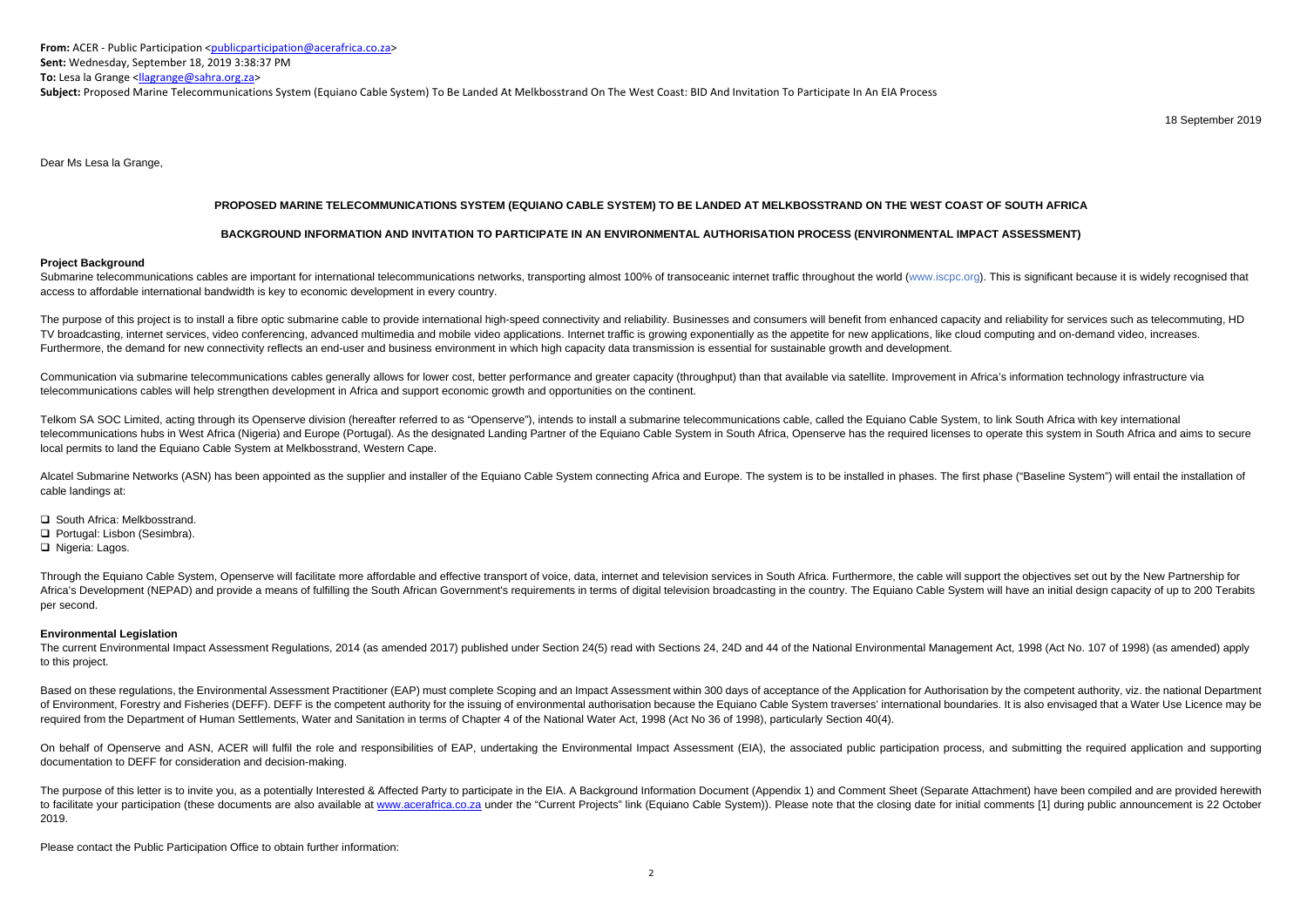### **ACER (Africa) Environmental Consultants**

- Carina Boonzaaier or Giles Churchill
	- P O Box 503, Mtunzini, 3867

● Tel: 035 340 2715 Fax: 035 340 2232 - E-mail: <u>equiano@acerafrica.co.za</u>

Your participation is valued and will be appreciated.

Yours sincerely,

Mr. G Churchill

## **ACER (Africa) Environmental Consultants**  Environmental Assessment Practitioner

[1] Please note that consistent with GNR 326, 42(a), 44 (1) and 19(1)(a) (7 April 2017) all comments received will be captured in a Comments and Responses Report which will be made available to the competent authority and the public review process of the EIA reports.

Virus-free. www.avg.com

#### **Lesa la Grange** MUCH Manager

South African Heritage Resources Agency *- A nation united through heritage -*

T: 021 202 8658/ 8658| C:| F:021 462 4509

E: LlaGrange@sahra.org.za | 111 Harrington Street | Cape Town |

#### www.sahra.org.za





**Briege Williams** Heritage Officer: Maritime and Underwater Cultural Heritage Unit

South African Heritage Resources Agency *- A nation united through heritage -*